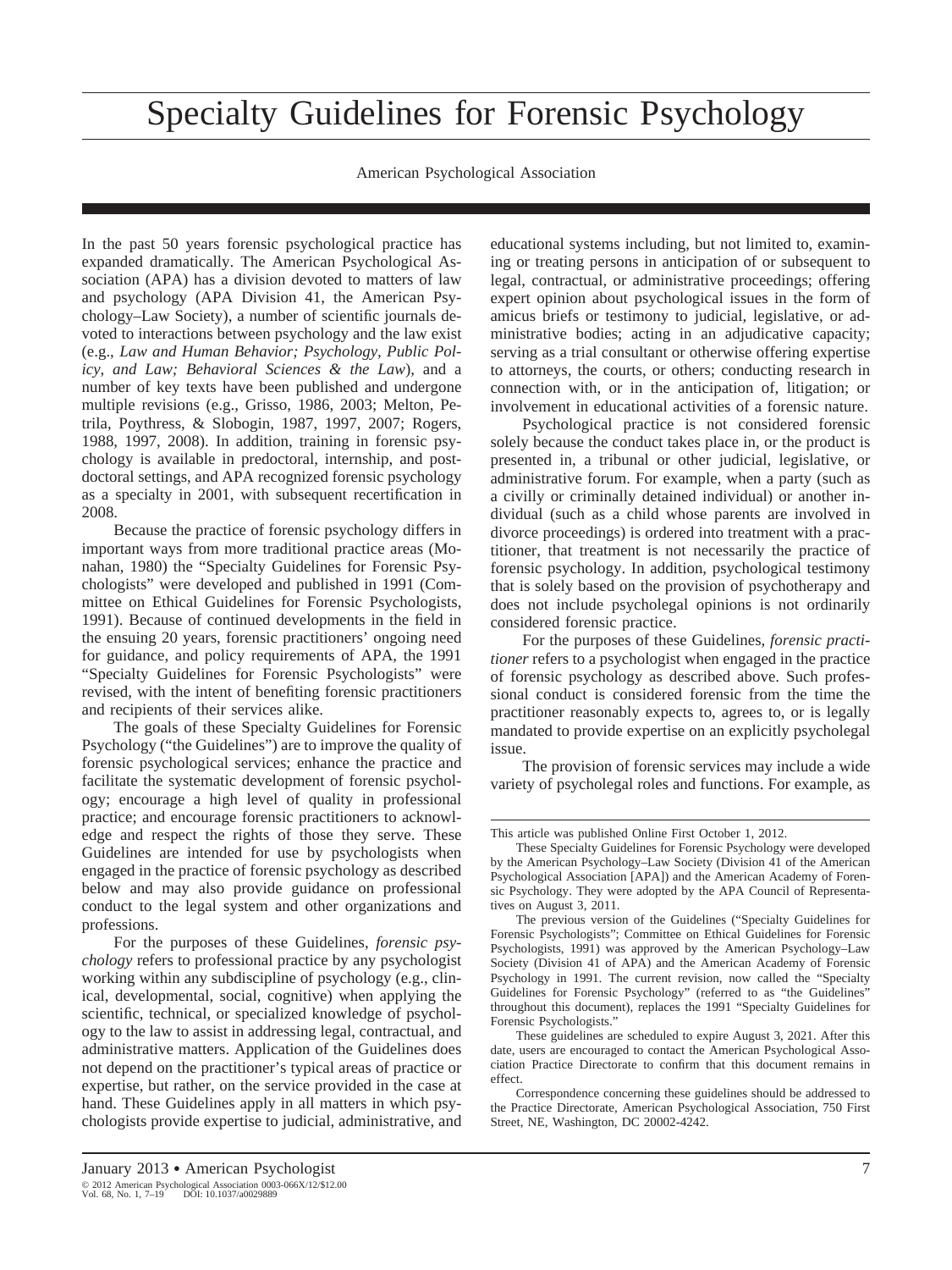researchers, forensic practitioners may participate in the collection and dissemination of data that are relevant to various legal issues. As advisors, forensic practitioners may provide an attorney with an informed understanding of the role that psychology can play in the case at hand. As consultants, forensic practitioners may explain the practical implications of relevant research, examination findings, and the opinions of other psycholegal experts. As examiners, forensic practitioners may assess an individual's functioning and report findings and opinions to the attorney, a legal tribunal, an employer, an insurer, or others (APA, 2010b, 2011a). As treatment providers, forensic practitioners may provide therapeutic services tailored to the issues and context of a legal proceeding. As mediators or negotiators, forensic practitioners may serve in a third-party neutral role and assist parties in resolving disputes. As arbiters, special masters, or case managers with decisionmaking authority, forensic practitioners may serve parties, attorneys, and the courts (APA, 2011b).

These Guidelines are informed by APA's "Ethical Principles of Psychologists and Code of Conduct" (hereinafter referred to as the EPPCC; APA, 2010a). The term *guidelines* refers to statements that suggest or recommend specific professional behavior, endeavors, or conduct for psychologists. Guidelines differ from standards in that standards are mandatory and may be accompanied by an enforcement mechanism. Guidelines are aspirational in intent. They are intended to facilitate the continued systematic development of the profession and facilitate a high level of practice by psychologists. Guidelines are not intended to be mandatory or exhaustive and may not be applicable to every professional situation. They are not definitive, and they are not intended to take precedence over the judgment of psychologists.

As such, the Guidelines are advisory in areas in which the forensic practitioner has discretion to exercise professional judgment that is not prohibited or mandated by the EPPCC or applicable law, rules, or regulations. The Guidelines neither add obligations to nor eliminate obligations from the EPPCC but provide additional guidance for psychologists. The modifiers used in the Guidelines (e.g., *reasonably, appropriate, potentially*) are included in recognition of the need for professional judgment on the part of forensic practitioners; ensure applicability across the broad range of activities conducted by forensic practitioners; and reduce the likelihood of enacting an inflexible set of guidelines that might be inapplicable as forensic practice evolves. The use of these modifiers, and the recognition of the role of professional discretion and judgment, also reflects that forensic practitioners are likely to encounter facts and circumstances not anticipated by the Guidelines and they may have to act upon uncertain or incomplete evidence. The Guidelines may provide general or conceptual guidance in such circumstances. The Guidelines do not, however, exhaust the legal, professional, moral, and ethical considerations that inform forensic practitioners, for no complex activity can be completely defined by legal rules, codes of conduct, and aspirational guidelines.

The Guidelines are not intended to serve as a basis for disciplinary action or civil or criminal liability. The standard of care is established by a competent authority, not by the Guidelines. No ethical, licensure, or other administrative action or remedy, nor any other cause of action, should be taken *solely* on the basis of a forensic practitioner acting in a manner consistent or inconsistent with these Guidelines.

In cases in which a competent authority references the Guidelines when formulating standards, the authority should consider that the Guidelines attempt to identify a high level of quality in forensic practice. Competent practice is defined as the conduct of a reasonably prudent forensic practitioner engaged in similar activities in similar circumstances. Professional conduct evolves and may be viewed along a continuum of adequacy, and "minimally competent" and "best possible" are usually different points along that continuum.

The Guidelines are designed to be national in scope and are intended to be consistent with state and federal law. In cases in which a conflict between legal and professional obligations occurs, forensic practitioners make known their commitment to the EPPCC and the Guidelines and take steps to achieve an appropriate resolution consistent with the EPPCC and the Guidelines.

The format of the Guidelines is different from most other practice guidelines developed under the auspices of APA. This reflects the history of the Guidelines as well as the fact that the Guidelines are considerably broader in scope than any other APA-developed guidelines. Indeed, these are the only APA-approved guidelines that address a complete specialty practice area. Despite this difference in format, the Guidelines function as all other APA guideline documents.

This document replaces the 1991 "Specialty Guidelines for Forensic Psychologists," which were approved by the American Psychology–Law Society (Division 41 of APA) and the American Board of Forensic Psychology. The current revision has also been approved by the Council of Representatives of APA. Appendix A includes a discussion of the revision process, enactment, and current status of these Guidelines. Appendix B includes definitions and terminology as used for the purposes of these Guidelines*.*

# **1. Responsibilities**

# *Guideline 1.01: Integrity*

Forensic practitioners strive for accuracy, honesty, and truthfulness in the science, teaching, and practice of forensic psychology and they strive to resist partisan pressures to provide services in any ways that might tend to be misleading or inaccurate.

# *Guideline 1.02: Impartiality and Fairness*

When offering expert opinion to be relied upon by a decision maker, providing forensic therapeutic services, or teaching or conducting research, forensic practitioners strive for accuracy, impartiality, fairness, and independence (EPPCC Standard 2.01). Forensic practitioners rec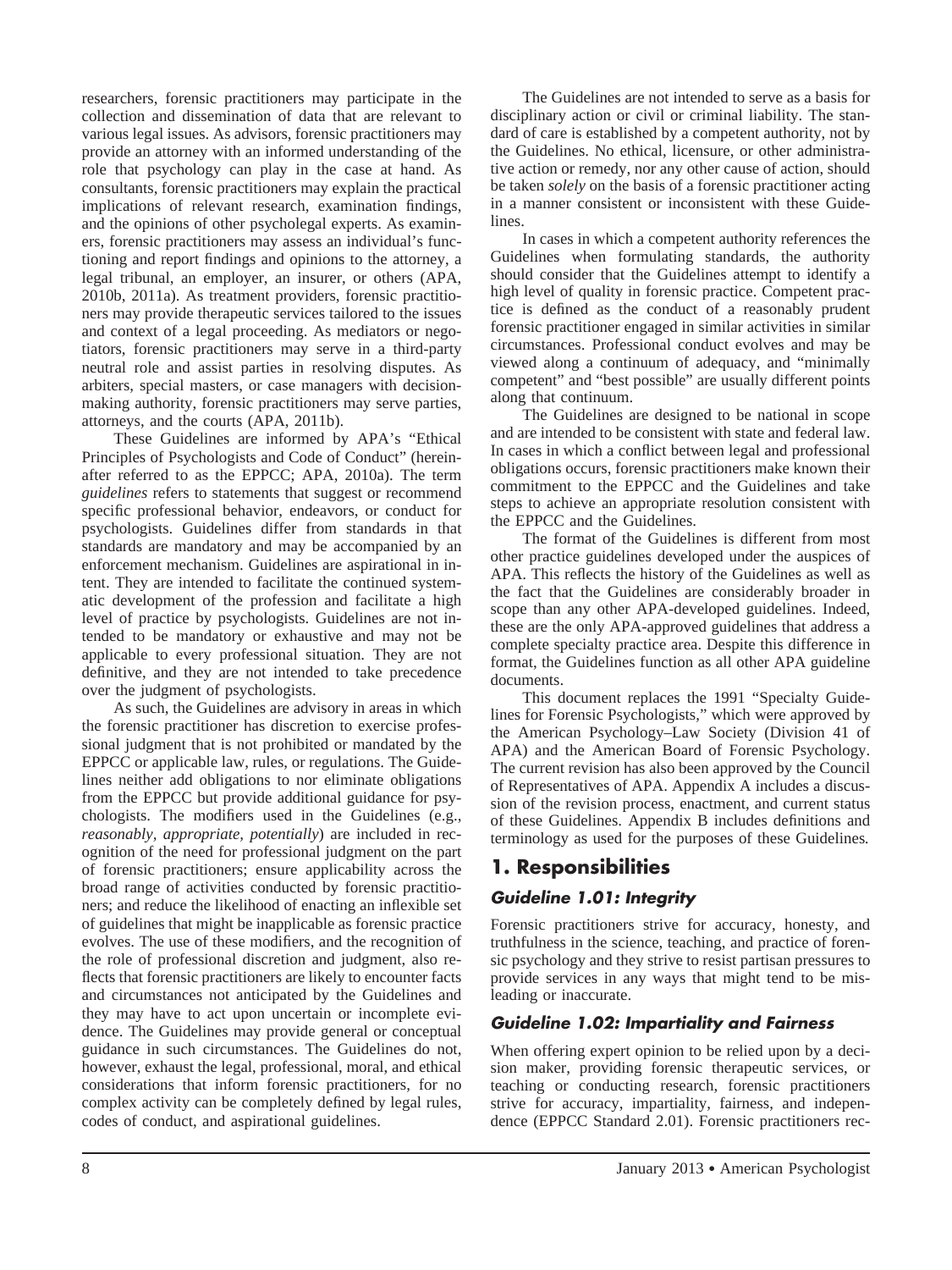ognize the adversarial nature of the legal system and strive to treat all participants and weigh all data, opinions, and rival hypotheses impartially.

When conducting forensic examinations, forensic practitioners strive to be unbiased and impartial, and avoid partisan presentation of unrepresentative, incomplete, or inaccurate evidence that might mislead finders of fact. This guideline does not preclude forceful presentation of the data and reasoning upon which a conclusion or professional product is based.

When providing educational services, forensic practitioners seek to represent alternative perspectives, including data, studies, or evidence on both sides of the question, in an accurate, fair and professional manner, and strive to weigh and present all views, facts, or opinions impartially.

When conducting research, forensic practitioners seek to represent results in a fair and impartial manner. Forensic practitioners strive to utilize research designs and scientific methods that adequately and fairly test the questions at hand, and they attempt to resist partisan pressures to develop designs or report results in ways that might be misleading or unfairly bias the results of a test, study, or evaluation.

#### *Guideline 1.03: Avoiding Conflicts of Interest*

Forensic practitioners refrain from taking on a professional role when personal, scientific, professional, legal, financial, or other interests or relationships could reasonably be expected to impair their impartiality, competence, or effectiveness, or expose others with whom a professional relationship exists to harm (EPPCC Standard 3.06).

Forensic practitioners are encouraged to identify, make known, and address real or apparent conflicts of interest in an attempt to maintain the public confidence and trust, discharge professional obligations, and maintain responsibility, impartiality, and accountability (EPPCC Standard 3.06). Whenever possible, such conflicts are revealed to all parties as soon as they become known to the psychologist. Forensic practitioners consider whether a prudent and competent forensic practitioner engaged in similar circumstances would determine that the ability to make a proper decision is likely to become impaired under the immediate circumstances.

When a conflict of interest is determined to be manageable, continuing services are provided and documented in a way to manage the conflict, maintain accountability, and preserve the trust of relevant others (also see Guideline 4.02 below).

# **2. Competence**

# *Guideline 2.01: Scope of Competence*

When determining one's competence to provide services in a particular matter, forensic practitioners may consider a variety of factors including the relative complexity and specialized nature of the service, relevant training and experience, the preparation and study they are able to devote to the matter, and the opportunity for consultation with a professional of established competence in the subject matter in question. Even with regard to subjects in which they are expert, forensic practitioners may choose to consult with colleagues.

#### *Guideline 2.02: Gaining and Maintaining Competence*

Competence can be acquired through various combinations of education, training, supervised experience, consultation, study, and professional experience. Forensic practitioners planning to provide services, teach, or conduct research involving populations, areas, techniques, or technologies that are new to them are encouraged to undertake relevant education, training, supervised experience, consultation, or study.

Forensic practitioners make ongoing efforts to develop and maintain their competencies (EPPCC Standard 2.03). To maintain the requisite knowledge and skill, forensic practitioners keep abreast of developments in the fields of psychology and the law.

#### *Guideline 2.03: Representing Competencies*

Consistent with the EPPCC, forensic practitioners adequately and accurately inform all recipients of their services (e.g., attorneys, tribunals) about relevant aspects of the nature and extent of their experience, training, credentials, and qualifications, and how they were obtained (EPPCC Standard 5.01).

#### *Guideline 2.04: Knowledge of the Legal System and the Legal Rights of Individuals*

Forensic practitioners recognize the importance of obtaining a fundamental and reasonable level of knowledge and understanding of the legal and professional standards, laws, rules, and precedents that govern their participation in legal proceedings and that guide the impact of their services on service recipients (EPPCC Standard 2.01).

Forensic practitioners aspire to manage their professional conduct in a manner that does not threaten or impair the rights of affected individuals. They may consult with, and refer others to, legal counsel on matters of law. Although they do not provide formal legal advice or opinions, forensic practitioners may provide information about the legal process to others based on their knowledge and experience. They strive to distinguish this from legal opinions, however, and encourage consultation with attorneys as appropriate.

#### *Guideline 2.05: Knowledge of the Scientific Foundation for Opinions and Testimony*

Forensic practitioners seek to provide opinions and testimony that are sufficiently based upon adequate scientific foundation, and reliable and valid principles and methods that have been applied appropriately to the facts of the case.

When providing opinions and testimony that are based on novel or emerging principles and methods, forensic practitioners seek to make known the status and limitations of these principles and methods.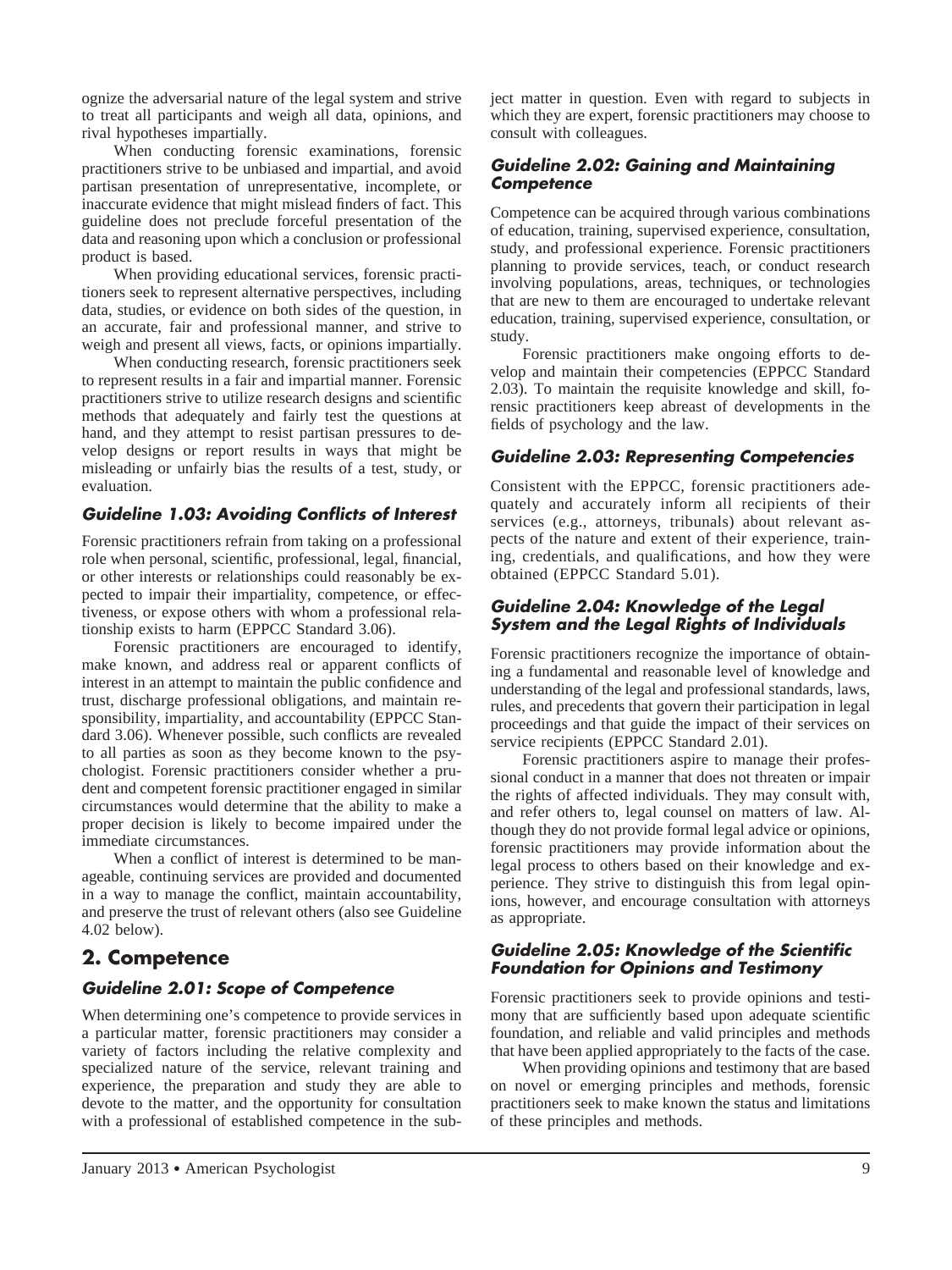#### *Guideline 2.06: Knowledge of the Scientific Foundation for Teaching and Research*

Forensic practitioners engage in teaching and research activities in which they have adequate knowledge, experience, and education (EPPCC Standard 2.01), and they acknowledge relevant limitations and caveats inherent in procedures and conclusions (EPPCC Standard 5.01).

#### *Guideline 2.07: Considering the Impact of Personal Beliefs and Experience*

Forensic practitioners recognize that their own cultures, attitudes, values, beliefs, opinions, or biases may affect their ability to practice in a competent and impartial manner. When such factors may diminish their ability to practice in a competent and impartial manner, forensic practitioners may take steps to correct or limit such effects, decline participation in the matter, or limit their participation in a manner that is consistent with professional obligations.

#### *Guideline 2.08: Appreciation of Individual and Group Differences*

When scientific or professional knowledge in the discipline of psychology establishes that an understanding of factors associated with age, gender, gender identity, race, ethnicity, culture, national origin, religion, sexual orientation, disability, language, socioeconomic status, or other relevant individual and cultural differences affects implementation or use of their services or research, forensic practitioners consider the boundaries of their expertise, make an appropriate referral if indicated, or gain the necessary training, experience, consultation, or supervision (EPPCC Standard 2.01; APA, 2003, 2004, 2011c, 2011d, 2011e).

Forensic practitioners strive to understand how factors associated with age, gender, gender identity, race, ethnicity, culture, national origin, religion, sexual orientation, disability, language, socioeconomic status, or other relevant individual and cultural differences may affect and be related to the basis for people's contact and involvement with the legal system.

Forensic practitioners do not engage in unfair discrimination based on such factors or on any basis proscribed by law (EPPCC Standard 3.01). They strive to take steps to correct or limit the effects of such factors on their work, decline participation in the matter, or limit their participation in a manner that is consistent with professional obligations.

#### *Guideline 2.09: Appropriate Use of Services and Products*

Forensic practitioners are encouraged to make reasonable efforts to guard against misuse of their services and exercise professional discretion in addressing such misuses.

# **3. Diligence**

# *Guideline 3.01: Provision of Services*

Forensic practitioners are encouraged to seek explicit agreements that define the scope of, time-frame of, and compensation for their services. In the event that a client breaches the contract or acts in a way that would require the practitioner to violate ethical, legal or professional obligations, the forensic practitioner may terminate the relationship.

Forensic practitioners strive to act with reasonable diligence and promptness in providing agreed-upon and reasonably anticipated services. Forensic practitioners are not bound, however, to provide services not reasonably anticipated when retained, nor to provide every possible aspect or variation of service. Instead, forensic practitioners may exercise professional discretion in determining the extent and means by which services are provided and agreements are fulfilled.

### *Guideline 3.02: Responsiveness*

Forensic practitioners seek to manage their workloads so that services can be provided thoroughly, competently, and promptly. They recognize that acting with reasonable promptness, however, does not require the forensic practitioner to acquiesce to service demands not reasonably anticipated at the time the service was requested, nor does it require the forensic practitioner to provide services if the client has not acted in a manner consistent with existing agreements, including payment of fees.

# *Guideline 3.03: Communication*

Forensic practitioners strive to keep their clients reasonably informed about the status of their services, comply with their clients' reasonable requests for information, and consult with their clients about any substantial limitation on their conduct or performance that may arise when they reasonably believe that their clients expect a service that is not consistent with their professional obligations. Forensic practitioners attempt to keep their clients reasonably informed regarding new facts, opinions, or other potential evidence that may be relevant and applicable.

# *Guideline 3.04: Termination of Services*

The forensic practitioner seeks to carry through to conclusion all matters undertaken for a client unless the forensic practitioner–client relationship is terminated. When a forensic practitioner's employment is limited to a specific matter, the relationship may terminate when the matter has been resolved, anticipated services have been completed, or the agreement has been violated.

# **4. Relationships**

Whether a forensic practitioner–client relationship exists depends on the circumstances and is determined by a number of factors which may include the information exchanged between the potential client and the forensic practitioner prior to, or at the initiation of, any contact or service, the nature of the interaction, and the purpose of the interaction.

In their work, forensic practitioners recognize that relationships are established with those who retain their services (e.g., retaining parties, employers, insurers, the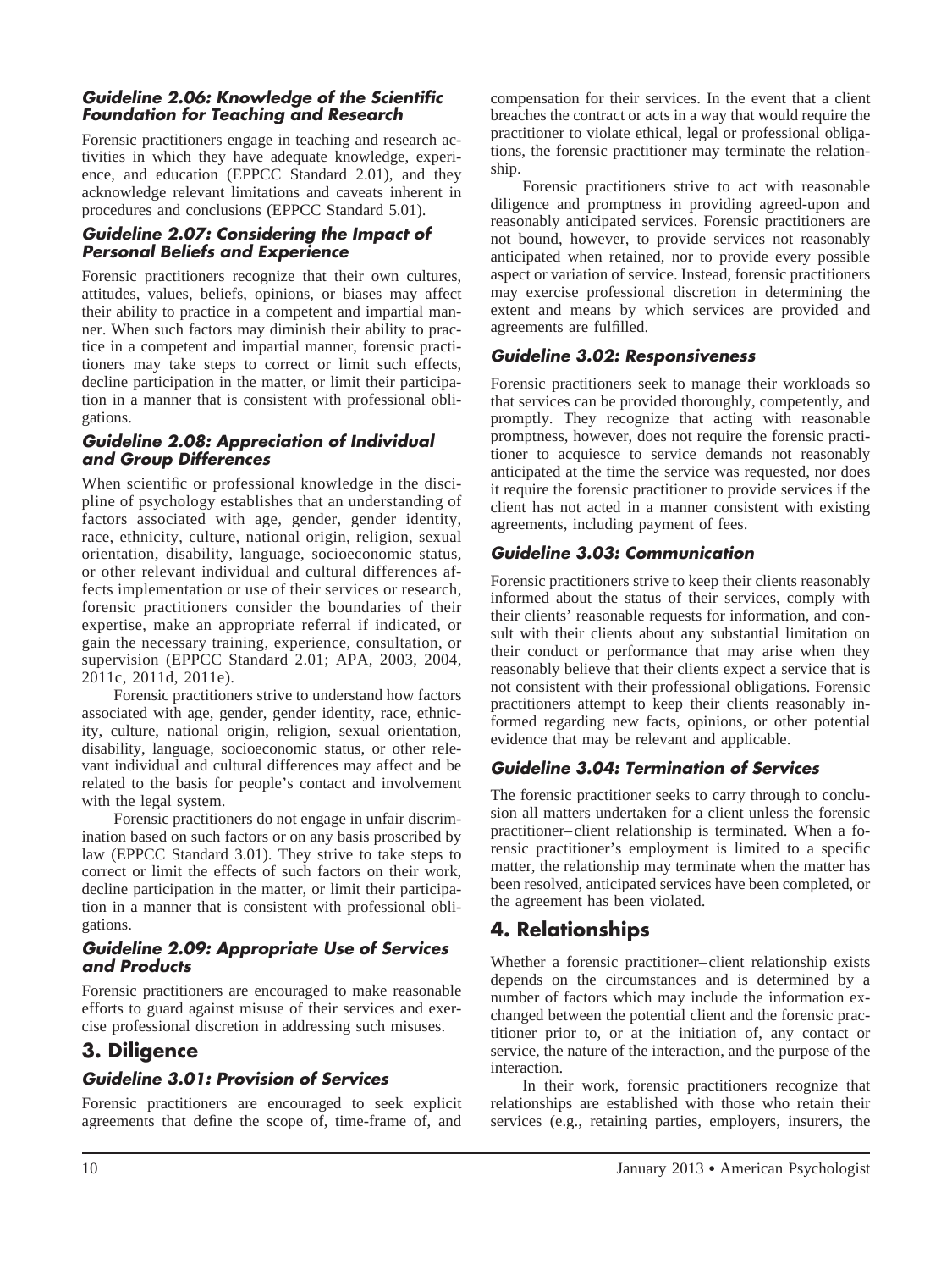court) and those with whom they interact (e.g., examinees, collateral contacts, research participants, students). Forensic practitioners recognize that associated obligations and duties vary as a function of the nature of the relationship.

#### *Guideline 4.01: Responsibilities to Retaining Parties*

Most responsibilities to the retaining party attach only after the retaining party has requested and the forensic practitioner has agreed to render professional services and an agreement regarding compensation has been reached. Forensic practitioners are aware that there are some responsibilities, such as privacy, confidentiality, and privilege, that may attach when the forensic practitioner agrees to consider whether a forensic practitioner–retaining party relationship shall be established. Forensic practitioners, prior to entering into a contract, may direct the potential retaining party not to reveal any confidential or privileged information as a way of protecting the retaining party's interest in case a conflict exists as a result of pre-existing relationships.

At the initiation of any request for service, forensic practitioners seek to clarify the nature of the relationship and the services to be provided including the role of the forensic practitioner (e.g., trial consultant, forensic examiner, treatment provider, expert witness, research consultant); which person or entity is the client; the probable uses of the services provided or information obtained; and any limitations to privacy, confidentiality, or privilege.

### *Guideline 4.02: Multiple Relationships*

A multiple relationship occurs when a forensic practitioner is in a professional role with a person and, at the same time or at a subsequent time, is in a different role with the same person; is involved in a personal, fiscal, or other relationship with an adverse party; at the same time is in a relationship with a person closely associated with or related to the person with whom the forensic practitioner has the professional relationship; or offers or agrees to enter into another relationship in the future with the person or a person closely associated with or related to the person (EPPCC Standard 3.05).

Forensic practitioners strive to recognize the potential conflicts of interest and threats to objectivity inherent in multiple relationships. Forensic practitioners are encouraged to recognize that some personal and professional relationships may interfere with their ability to practice in a competent and impartial manner and they seek to minimize any detrimental effects by avoiding involvement in such matters whenever feasible or limiting their assistance in a manner that is consistent with professional obligations.

#### *Guideline 4.02.01: Therapeutic–Forensic Role Conflicts*

Providing forensic and therapeutic psychological services to the same individual or closely related individuals involves multiple relationships that may impair objectivity and/or cause exploitation or other harm. Therefore, when requested or ordered to provide either concurrent or sequential forensic and therapeutic services, forensic practitioners are encouraged to disclose the potential risk and make reasonable efforts to refer the request to another qualified provider. If referral is not possible, the forensic practitioner is encouraged to consider the risks and benefits to all parties and to the legal system or entity likely to be impacted, the possibility of separating each service widely in time, seeking judicial review and direction, and consulting with knowledgeable colleagues. When providing both forensic and therapeutic services, forensic practitioners seek to minimize the potential negative effects of this circumstance (EPPCC Standard 3.05).

#### *Guideline 4.02.02: Expert Testimony by Practitioners Providing Therapeutic Services*

Providing expert testimony about a patient who is a participant in a legal matter does not necessarily involve the practice of forensic psychology even when that testimony is relevant to a psycholegal issue before the decision maker. For example, providing testimony on matters such as a patient's reported history or other statements, mental status, diagnosis, progress, prognosis, and treatment would not ordinarily be considered forensic practice even when the testimony is related to a psycholegal issue before the decision maker. In contrast, rendering opinions and providing testimony about a person on psycholegal issues (e.g., criminal responsibility, legal causation, proximate cause, trial competence, testamentary capacity, the relative merits of parenting arrangements) would ordinarily be considered the practice of forensic psychology.

Consistent with their ethical obligations to base their opinions on information and techniques sufficient to substantiate their findings (EPPCC Standards 2.04, 9.01), forensic practitioners are encouraged to provide testimony only on those issues for which they have adequate foundation and only when a reasonable forensic practitioner engaged in similar circumstances would determine that the ability to make a proper decision is unlikely to be impaired. As with testimony regarding forensic examinees, the forensic practitioner strives to identify any substantive limitations that may affect the reliability and validity of the facts or opinions offered, and communicates these to the decision maker.

#### *Guideline 4.02.03: Provision of Forensic Therapeutic Services*

Although some therapeutic services can be considered forensic in nature, the fact that therapeutic services are ordered by the court does not necessarily make them forensic.

In determining whether a therapeutic service should be considered the practice of forensic psychology, psychologists are encouraged to consider the potential impact of the legal context on treatment, the potential for treatment to impact the psycholegal issues involved in the case, and whether another reasonable psychologist in a similar position would consider the service to be forensic and these Guidelines to be applicable.

Therapeutic services can have significant effects on current or future legal proceedings. Forensic practitioners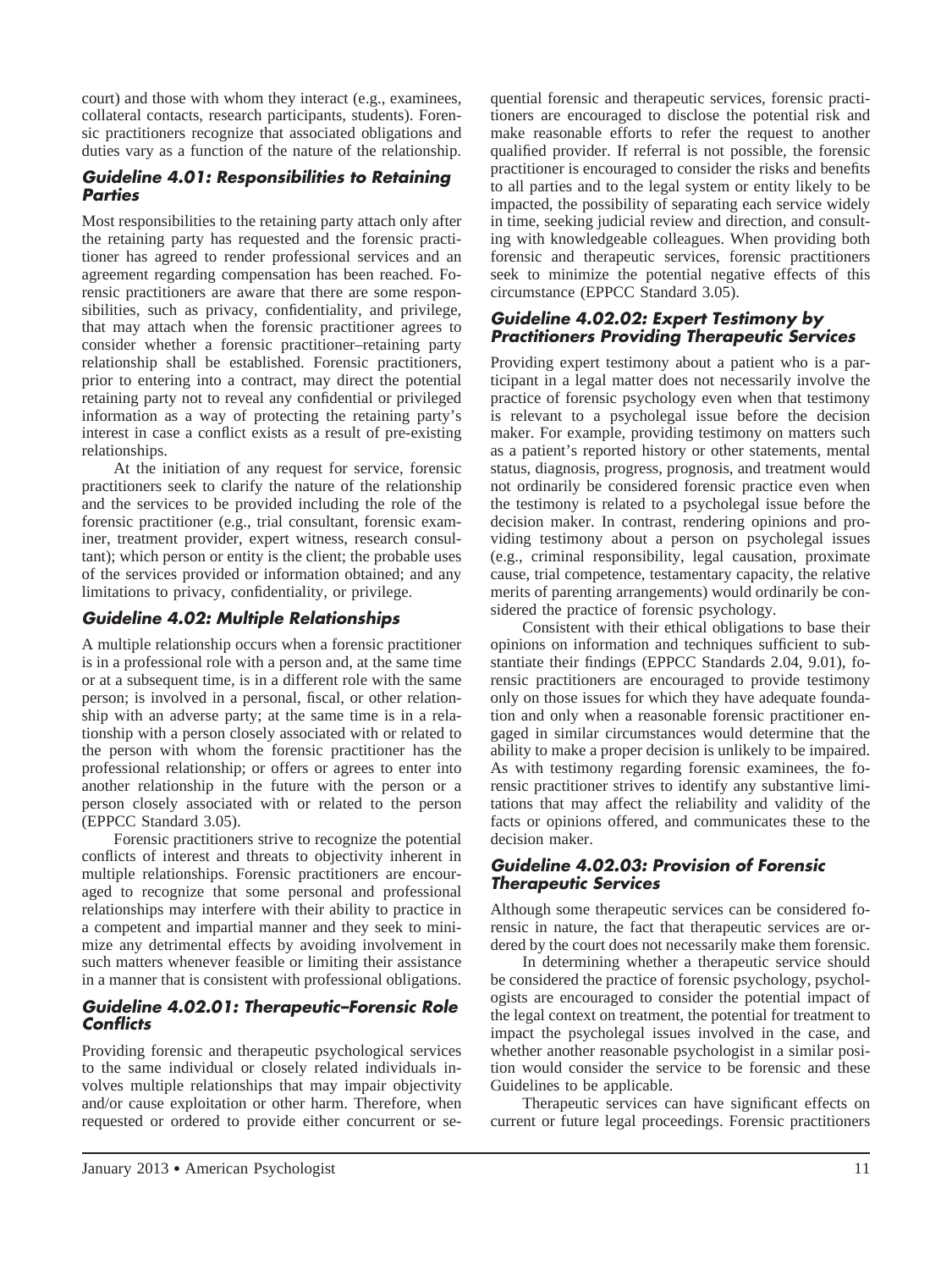are encouraged to consider these effects and minimize any unintended or negative effects on such proceedings or therapy when they provide therapeutic services in forensic contexts.

#### *Guideline 4.03: Provision of Emergency Mental Health Services to Forensic Examinees*

When providing forensic examination services an emergency may arise that requires the practitioner to provide short-term therapeutic services to the examinee in order to prevent imminent harm to the examinee or others. In such cases the forensic practitioner is encouraged to limit disclosure of information and inform the retaining attorney, legal representative, or the court in an appropriate manner. Upon providing emergency treatment to examinees, forensic practitioners consider whether they can continue in a forensic role with that individual so that potential for harm to the recipient of services is avoided (EPPCC Standard 3.04).

# **5. Fees**

# *Guideline 5.01: Determining Fees*

When determining fees forensic practitioners may consider salient factors such as their experience providing the service, the time and labor required, the novelty and difficulty of the questions involved, the skill required to perform the service, the fee customarily charged for similar forensic services, the likelihood that the acceptance of the particularba employment will preclude other employment, the time limitations imposed by the client or circumstances, the nature and length of the professional relationship with the client, the client's ability to pay for the service, and any legal requirements.

# *Guideline 5.02: Fee Arrangements*

Forensic practitioners are encouraged to make clear to the client the likely cost of services whenever it is feasible, and make appropriate provisions in those cases in which the costs of services is greater than anticipated or the client's ability to pay for services changes in some way.

Forensic practitioners seek to avoid undue influence that might result from financial compensation or other gains. Because of the threat to impartiality presented by the acceptance of contingent fees and associated legal prohibitions, forensic practitioners strive to avoid providing professional services on the basis of contingent fees. Letters of protection, financial guarantees, and other security for payment of fees in the future are not considered contingent fees unless payment is dependent on the outcome of the matter.

# *Guideline 5.03: Pro Bono Services*

Forensic psychologists recognize that some persons may have limited access to legal services as a function of financial disadvantage and strive to contribute a portion of their professional time for little or no compensation or personal advantage (EPPCC Principle E).

# **6. Informed Consent, Notification, and Assent**

Because substantial rights, liberties, and properties are often at risk in forensic matters, and because the methods and procedures of forensic practitioners are complex and may not be accurately anticipated by the recipients of forensic services, forensic practitioners strive to inform service recipients about the nature and parameters of the services to be provided (EPPCC Standards 3.04, 3.10).

# *Guideline 6.01: Timing and Substance*

Forensic practitioners strive to inform clients, examinees, and others who are the recipients of forensic services as soon as is feasible about the nature and extent of reasonably anticipated forensic services.

In determining what information to impart, forensic practitioners are encouraged to consider a variety of factors including the person's experience or training in psychological and legal matters of the type involved and whether the person is represented by counsel. When questions or uncertainties remain after they have made the effort to explain the necessary information, forensic practitioners may recommend that the person seek legal advice.

### *Guideline 6.02: Communication With Those Seeking to Retain a Forensic Practitioner*

As part of the initial process of being retained, or as soon thereafter as previously unknown information becomes available, forensic practitioners strive to disclose to the retaining party information that would reasonably be anticipated to affect a decision to retain or continue the services of the forensic practitioner.

This disclosure may include, but is not limited to, the fee structure for anticipated services; prior and current personal or professional activities, obligations, and relationships that would reasonably lead to the fact or the appearance of a conflict of interest; the forensic practitioner's knowledge, skill, experience, and education relevant to the forensic services being considered, including any significant limitations; and the scientific bases and limitations of the methods and procedures which are expected to be employed.

# *Guideline 6.03: Communication With Forensic Examinees*

Forensic practitioners inform examinees about the nature and purpose of the examination (EPPCC Standard 9.03; American Educational Research Association, American Psychological Association, & National Council on Measurement in Education [AERA, APA, & NCME], in press). Such information may include the purpose, nature, and anticipated use of the examination; who will have access to the information; associated limitations on privacy, confidentiality, and privilege including who is authorized to release or access the information contained in the forensic practitioner's records; the voluntary or involuntary nature of participation, including potential consequences of par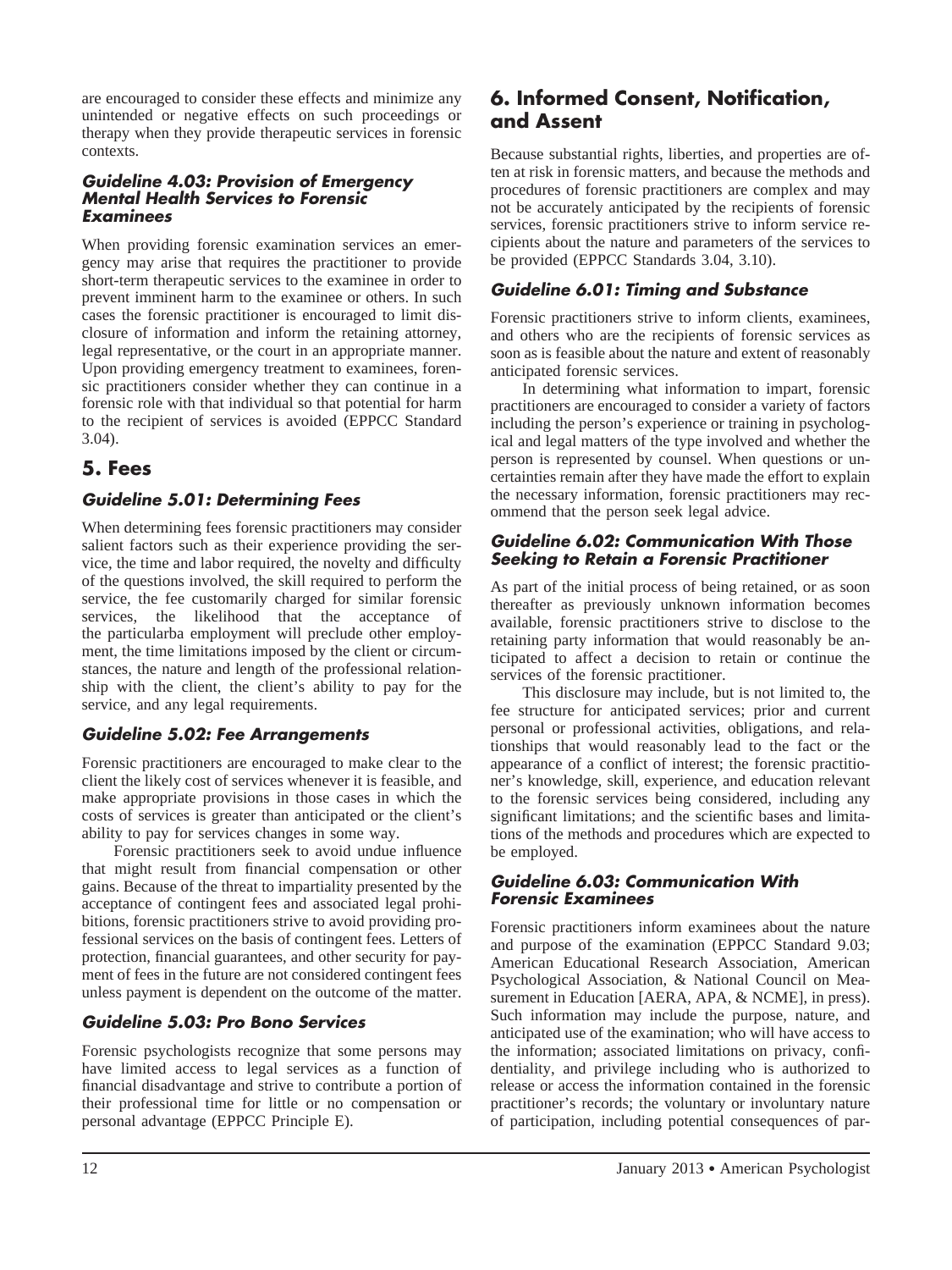ticipation or nonparticipation, if known; and, if the cost of the service is the responsibility of the examinee, the anticipated cost.

#### *Guideline 6.03.01: Persons Not Ordered or Mandated to Undergo Examination*

If the examinee is not ordered by the court to participate in a forensic examination, the forensic practitioner seeks his or her informed consent (EPPCC Standards 3.10, 9.03). If the examinee declines to proceed after being notified of the nature and purpose of the forensic examination, the forensic practitioner may consider postponing the examination, advising the examinee to contact his or her attorney, and notifying the retaining party about the examinee's unwillingness to proceed.

#### *Guideline 6.03.02: Persons Ordered or Mandated to Undergo Examination or Treatment*

If the examinee is ordered by the court to participate, the forensic practitioner can conduct the examination over the objection, and without the consent, of the examinee (EP-PCC Standards 3.10, 9.03). If the examinee declines to proceed after being notified of the nature and purpose of the forensic examination, the forensic practitioner may consider a variety of options including postponing the examination, advising the examinee to contact his or her attorney, and notifying the retaining party about the examinee's unwillingness to proceed.

When an individual is ordered to undergo treatment but the goals of treatment are determined by a legal authority rather than the individual receiving services, the forensic practitioner informs the service recipient of the nature and purpose of treatment, and any limitations on confidentiality and privilege (EPPCC Standards 3.10, 10.01).

#### *Guideline 6.03.03: Persons Lacking Capacity to Provide Informed Consent*

Forensic practitioners appreciate that the very conditions that precipitate psychological examination of individuals involved in legal proceedings can impair their functioning in a variety of important ways, including their ability to understand and consent to the evaluation process.

For examinees adjudicated or presumed by law to lack the capacity to provide informed consent for the anticipated forensic service, the forensic practitioner nevertheless provides an appropriate explanation, seeks the examinee's assent, and obtains appropriate permission from a legally authorized person, as permitted or required by law (EPPCC Standards 3.10, 9.03).

For examinees whom the forensic practitioner has concluded lack capacity to provide informed consent to a proposed, non-court-ordered service, but who have not been adjudicated as lacking such capacity, the forensic practitioner strives to take reasonable steps to protect their rights and welfare (EPPCC Standard 3.10). In such cases, the forensic practitioner may consider suspending the pro-

posed service or notifying the examinee's attorney or the retaining party.

#### *Guideline 6.03.04: Evaluation of Persons Not Represented by Counsel*

Because of the significant rights that may be at issue in a legal proceeding, forensic practitioners carefully consider the appropriateness of conducting a forensic evaluation of an individual who is not represented by counsel. Forensic practitioners may consider conducting such evaluations or delaying the evaluation so as to provide the examinee with the opportunity to consult with counsel.

#### *Guideline 6.04: Communication With Collateral Sources of Information*

Forensic practitioners disclose to potential collateral sources information that might reasonably be expected to inform their decisions about participating that may include, but may not be limited to, who has retained the forensic practitioner; the nature, purpose, and intended use of the examination or other procedure; the nature of and any limits on privacy, confidentiality, and privilege; and whether their participation is voluntary (EPPCC Standard 3.10).

#### *Guideline 6.05: Communication in Research Contexts*

When engaging in research or scholarly activities conducted as a service to a client in a legal proceeding, forensic practitioners attempt to clarify any anticipated use of the research or scholarly product, disclose their role in the resulting research or scholarly products, and obtain whatever consent or agreement is required.

In advance of any scientific study, forensic practitioners seek to negotiate with the client the circumstances under and manner in which the results may be made known to others. Forensic practitioners strive to balance the potentially competing rights and interests of the retaining party with the inappropriateness of suppressing data, for example, by agreeing to report the data without identifying the jurisdiction in which the study took place. Forensic practitioners represent the results of research in an accurate manner (EPPCC Standard 5.01).

# **7. Conflicts in Practice**

In forensic psychology practice, conflicting responsibilities and demands may be encountered. When conflicts occur, forensic practitioners seek to make the conflict known to the relevant parties or agencies, and consider the rights and interests of the relevant parties or agencies in their attempts to resolve the conflict.

#### *Guideline 7.01: Conflicts With Legal Authority*

When their responsibilities conflict with law, regulations, or other governing legal authority, forensic practitioners make known their commitment to the EPPCC, and take steps to resolve the conflict. In situations in which the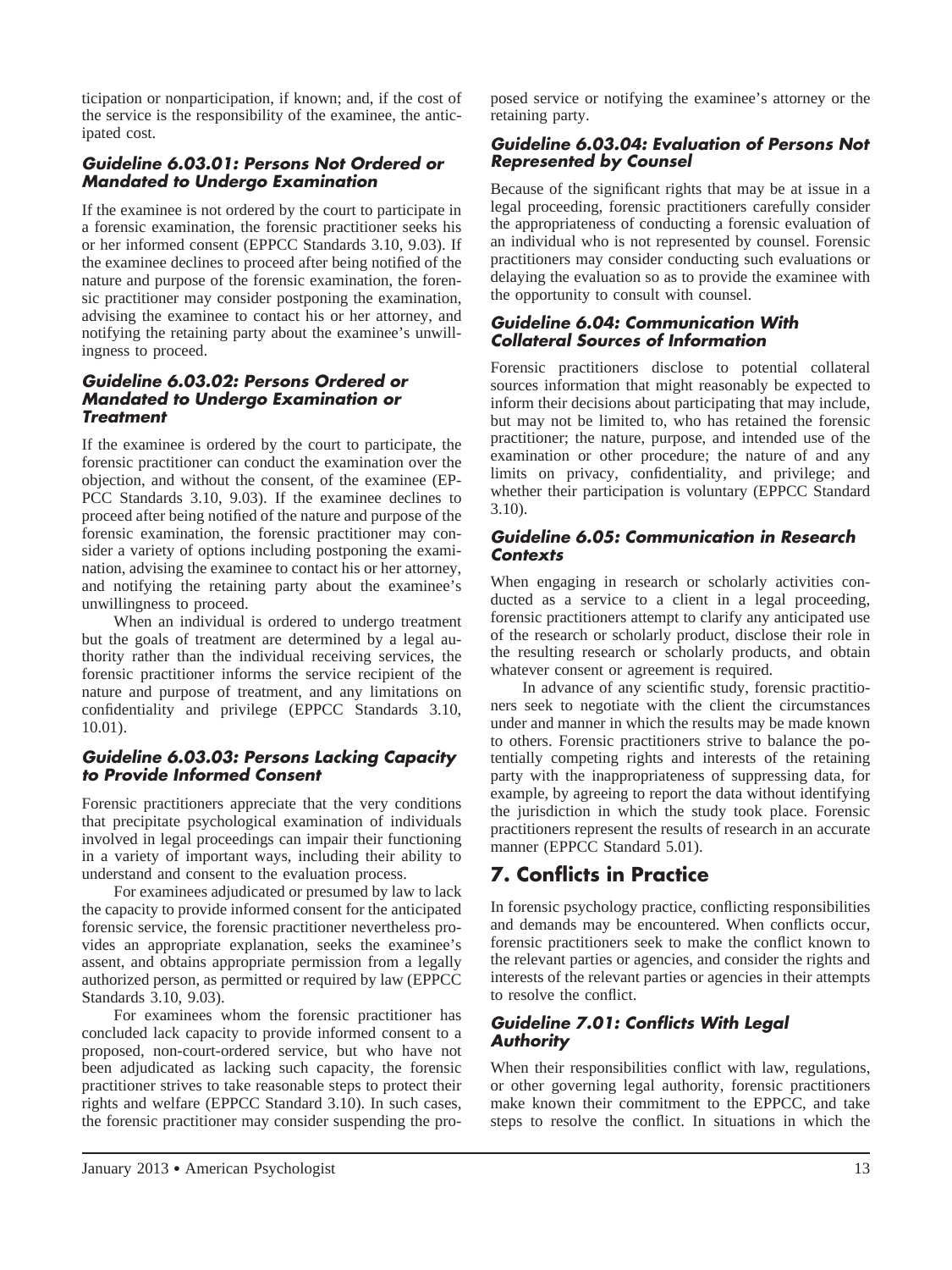EPPCC or the Guidelines are in conflict with the law, attempts to resolve the conflict are made in accordance with the EPPCC (EPPCC Standard 1.02).

When the conflict cannot be resolved by such means, forensic practitioners may adhere to the requirements of the law, regulations, or other governing legal authority, but only to the extent required and not in any way that violates a person's human rights (EPPCC Standard 1.03).

Forensic practitioners are encouraged to consider the appropriateness of complying with court orders when such compliance creates potential conflicts with professional standards of practice.

#### *Guideline 7.02: Conflicts With Organizational Demands*

When the demands of an organization with which they are affiliated or for whom they are working conflict with their professional responsibilities and obligations, forensic practitioners strive to clarify the nature of the conflict and, to the extent feasible, resolve the conflict in a way consistent with professional obligations and responsibilities (EPPCC Standard 1.03).

#### *Guideline 7.03: Resolving Ethical Issues With Fellow Professionals*

When an apparent or potential ethical violation has caused, or is likely to cause, substantial harm, forensic practitioners are encouraged to take action appropriate to the situation and consider a number of factors including the nature and the immediacy of the potential harm; applicable privacy, confidentiality, and privilege; how the rights of the relevant parties may be affected by a particular course of action; and any other legal or ethical obligations (EPPCC Standard 1.04). Steps to resolve perceived ethical conflicts may include, but are not limited to, obtaining the consultation of knowledgeable colleagues, obtaining the advice of independent counsel, and conferring directly with the client.

When forensic practitioners believe there may have been an ethical violation by another professional, an attempt is made to resolve the issue by bringing it to the attention of that individual, if that attempt does not violate any rights or privileges that may be involved, and if an informal resolution appears appropriate (EPPCC Standard 1.04). If this does not result in a satisfactory resolution, the forensic practitioner may have to take further action appropriate to the situation, including making a report to third parties of the perceived ethical violation (EPPCC Standard 1.05). In most instances, in order to minimize unforeseen risks to the party's rights in the legal matter, forensic practitioners consider consulting with the client before attempting to resolve a perceived ethical violation with another professional.

# **8. Privacy, Confidentiality, and Privilege**

Forensic practitioners recognize their ethical obligations to maintain the confidentiality of information relating to a client or retaining party, except insofar as disclosure is consented to by the client or retaining party, or required or permitted by law (EPPCC Standard 4.01).

# *Guideline 8.01: Release of Information*

Forensic practitioners are encouraged to recognize the importance of complying with properly noticed and served subpoenas or court orders directing release of information, or other legally proper consent from duly authorized persons, unless there is a legally valid reason to offer an objection. When in doubt about an appropriate response or course of action, forensic practitioners may seek assistance from the retaining client, retain and seek legal advice from their own attorney, or formally notify the drafter of the subpoena or order of their uncertainty.

# *Guideline 8.02: Access to Information*

If requested, forensic practitioners seek to provide the retaining party access to, and a meaningful explanation of, all information that is in their records for the matter at hand, consistent with the relevant law, applicable codes of ethics and professional standards, and institutional rules and regulations. Forensic examinees typically are not provided access to the forensic practitioner's records without the consent of the retaining party. Access to records by anyone other than the retaining party is governed by legal process, usually subpoena or court order, or by explicit consent of the retaining party. Forensic practitioners may charge a reasonable fee for the costs associated with the storage, reproduction, review, and provision of records.

#### *Guideline 8.03: Acquiring Collateral and Third Party Information*

Forensic practitioners strive to access information or records from collateral sources with the consent of the relevant attorney or the relevant party, or when otherwise authorized by law or court order.

#### *Guideline 8.04: Use of Case Materials in Teaching, Continuing Education, and Other Scholarly Activities*

Forensic practitioners using case materials for purposes of teaching, training, or research strive to present such information in a fair, balanced, and respectful manner. They attempt to protect the privacy of persons by disguising the confidential, personally identifiable information of all persons and entities who would reasonably claim a privacy interest; using only those aspects of the case available in the public domain; or obtaining consent from the relevant clients, parties, participants, and organizations to use the materials for such purposes (EPPCC Standard 4.07; also see Guidelines 11.06 and 11.07 of these Guidelines).

# **9. Methods and Procedures**

# *Guideline 9.01: Use of Appropriate Methods*

Forensic practitioners strive to utilize appropriate methods and procedures in their work. When performing examinations, treatment, consultation, educational activities, or scholarly investigations, forensic practitioners seek to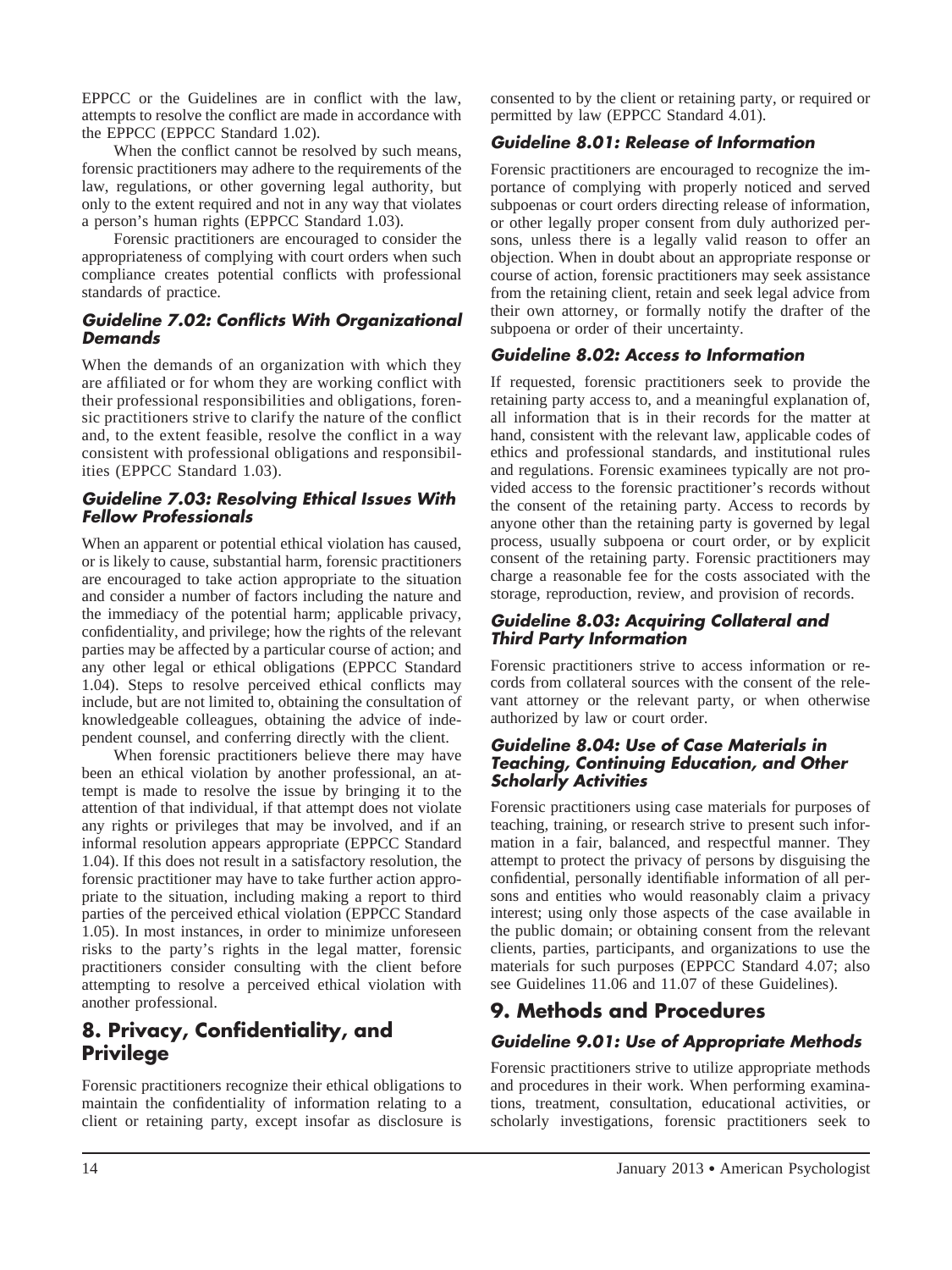maintain integrity by examining the issue or problem at hand from all reasonable perspectives and seek information that will differentially test plausible rival hypotheses.

#### *Guideline 9.02: Use of Multiple Sources of Information*

Forensic practitioners ordinarily avoid relying solely on one source of data, and corroborate important data whenever feasible (AERA, APA, & NCME, in press). When relying upon data that have not been corroborated, forensic practitioners seek to make known the uncorroborated status of the data, any associated strengths and limitations, and the reasons for relying upon the data.

#### *Guideline 9.03: Opinions Regarding Persons Not Examined*

Forensic practitioners recognize their obligations to only provide written or oral evidence about the psychological characteristics of particular individuals when they have sufficient information or data to form an adequate foundation for those opinions or to substantiate their findings (EPPCC Standard 9.01). Forensic practitioners seek to make reasonable efforts to obtain such information or data, and they document their efforts to obtain it. When it is not possible or feasible to examine individuals about whom they are offering an opinion, forensic practitioners strive to make clear the impact of such limitations on the reliability and validity of their professional products, opinions, or testimony.

When conducting a record review or providing consultation or supervision that does not warrant an individual examination, forensic practitioners seek to identify the sources of information on which they are basing their opinions and recommendations, including any substantial limitations to their opinions and recommendations.

# **10. Assessment**

#### *Guideline 10.01: Focus on Legally Relevant Factors*

Forensic examiners seek to assist the trier of fact to understand evidence or determine a fact in issue, and they provide information that is most relevant to the psycholegal issue. In reports and testimony, forensic practitioners typically provide information about examinees' functional abilities, capacities, knowledge, and beliefs, and address their opinions and recommendations to the identified psycholegal issues (American Bar Association & American Psychological Assocation, 2008; Grisso, 1986, 2003; Heilbrun, Marczyk, DeMatteo, & Mack-Allen, 2007).

Forensic practitioners are encouraged to consider the problems that may arise by using a clinical diagnosis in some forensic contexts, and consider and qualify their opinions and testimony appropriately.

#### *Guideline 10.02: Selection and Use of Assessment Procedures*

Forensic practitioners use assessment procedures in the manner and for the purposes that are appropriate in light of

the research on or evidence of their usefulness and proper application (EPPCC Standard 9.02; AERA, APA, & NCME, in press). This includes assessment techniques, interviews, tests, instruments, and other procedures and their administration, adaptation, scoring, and interpretation, including computerized scoring and interpretation systems.

Forensic practitioners use assessment instruments whose validity and reliability have been established for use with members of the population assessed. When such validity and reliability have not been established, forensic practitioners consider and describe the strengths and limitations of their findings. Forensic practitioners use assessment methods that are appropriate to an examinee's language preference and competence, unless the use of an alternative language is relevant to the assessment issues (EPPCC Standard 9.02).

Assessment in forensic contexts differs from assessment in therapeutic contexts in important ways that forensic practitioners strive to take into account when conducting forensic examinations. Forensic practitioners seek to consider the strengths and limitations of employing traditional assessment procedures in forensic examinations (AERA, APA, & NCME, in press). Given the stakes involved in forensic contexts, forensic practitioners strive to ensure the integrity and security of test materials and results (AERA, APA, & NCME, in press).

When the validity of an assessment technique has not been established in the forensic context or setting in which it is being used, the forensic practitioner seeks to describe the strengths and limitations of any test results and explain the extrapolation of these data to the forensic context. Because of the many differences between forensic and therapeutic contexts, forensic practitioners consider and seek to make known that some examination results may warrant substantially different interpretation when administered in forensic contexts (AERA, APA, & NCME, in press).

Forensic practitioners consider and seek to make known that forensic examination results can be affected by factors unique to, or differentially present in, forensic contexts including response style, voluntariness of participation, and situational stress associated with involvement in forensic or legal matters (AERA, APA, & NCME, in press).

#### *Guideline 10.03: Appreciation of Individual Differences*

When interpreting assessment results, forensic practitioners consider the purpose of the assessment as well as the various test factors, test-taking abilities, and other characteristics of the person being assessed, such as situational, personal, linguistic, and cultural differences that might affect their judgments or reduce the accuracy of their interpretations (EPPCC Standard 9.06). Forensic practitioners strive to identify any significant strengths and limitations of their procedures and interpretations.

Forensic practitioners are encouraged to consider how the assessment process may be impacted by any disability an examinee is experiencing, make accommodations as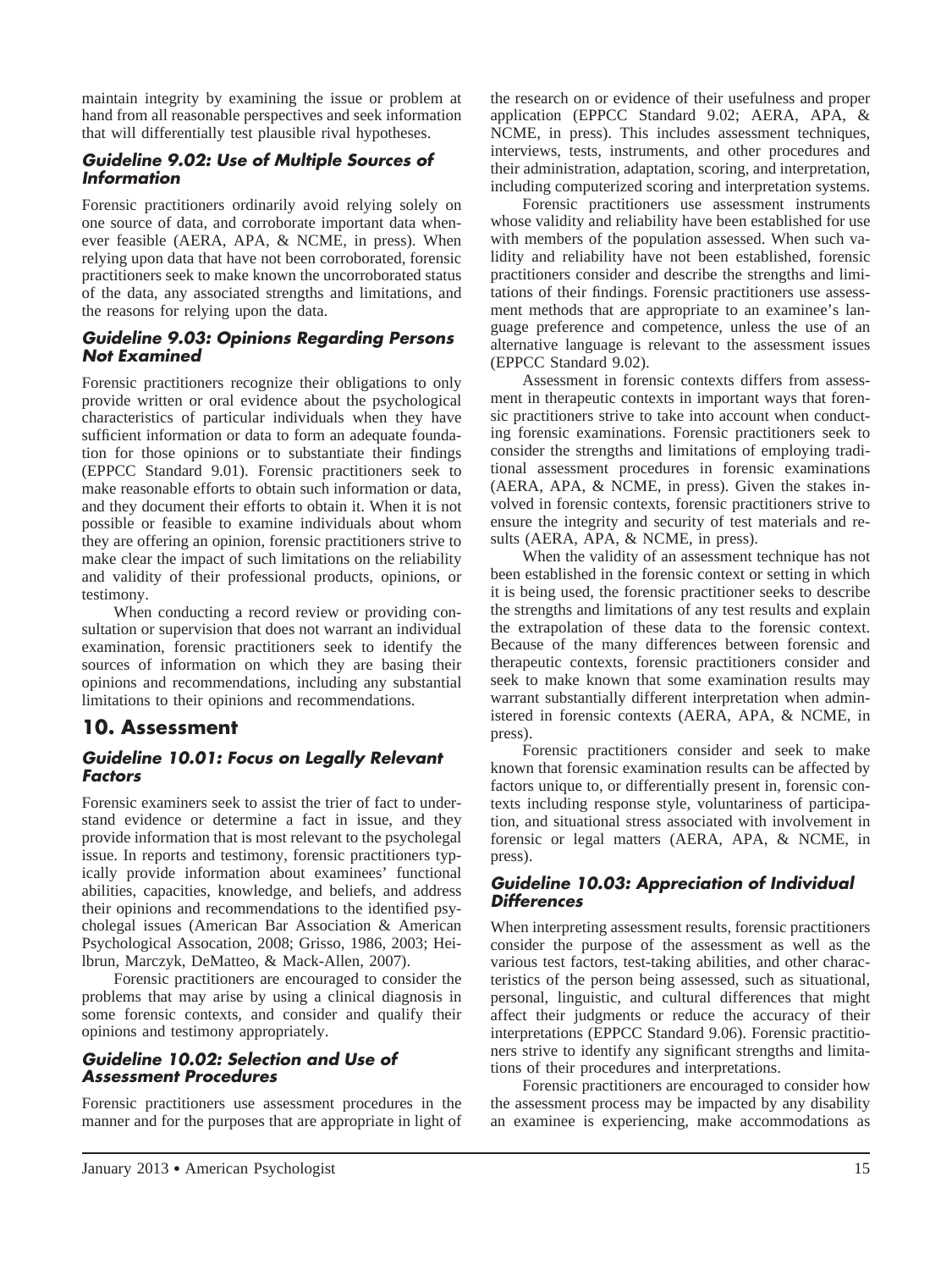possible, and consider such when interpreting and communicating the results of the assessment (APA, 2011d).

#### *Guideline 10.04: Consideration of Assessment Settings*

In order to maximize the validity of assessment results, forensic practitioners strive to conduct evaluations in settings that provide adequate comfort, safety, and privacy.

#### *Guideline 10.05: Provision of Assessment Feedback*

Forensic practitioners take reasonable steps to explain assessment results to the examinee or a designated representative in language they can understand (EPPCC Standard 9.10). In those circumstances in which communication about assessment results is precluded, the forensic practitioner explains this to the examinee in advance (EPPCC Standard 9.10).

Forensic practitioners seek to provide information about professional work in a manner consistent with professional and legal standards for the disclosure of test data or results, interpretation of data, and the factual bases for conclusions.

#### *Guideline 10.06: Documentation and Compilation of Data Considered*

Forensic practitioners are encouraged to recognize the importance of documenting all data they consider with enough detail and quality to allow for reasonable judicial scrutiny and adequate discovery by all parties. This documentation includes, but is not limited to, letters and consultations; notes, recordings, and transcriptions; assessment and test data, scoring reports and interpretations; and all other records in any form or medium that were created or exchanged in connection with a matter.

When contemplating third party observation or audio/ video-recording of examinations, forensic practitioners strive to consider any law that may control such matters, the need for transparency and documentation, and the potential impact of observation or recording on the validity of the examination and test security (Committee on Psychological Tests and Assessment, American Psychological Association, 2007).

# *Guideline 10.07: Provision of Documentation*

Pursuant to proper subpoenas or court orders, or other legally proper consent from authorized persons, forensic practitioners seek to make available all documentation described in Guideline 10.05, all financial records related to the matter, and any other records including reports (and draft reports if they have been provided to a party, attorney, or other entity for review), that might reasonably be related to the opinions to be expressed.

# *Guideline 10.08: Record Keeping*

Forensic practitioners establish and maintain a system of record keeping and professional communication (EPPCC Standard 6.01; APA, 2007), and attend to relevant laws and rules. When indicated by the extent of the rights, liberties, and properties that may be at risk, the complexity of the case, the amount and legal significance of unique evidence in the care and control of the forensic practitioner, and the likelihood of future appeal, forensic practitioners strive to inform the retaining party of the limits of record keeping times. If requested to do so, forensic practitioners consider maintaining such records until notified that all appeals in the matter have been exhausted, or sending a copy of any unique components/aspects of the record in their care and control to the retaining party before destruction of the record.

# **11. Professional and Other Public Communications**

#### *Guideline 11.01: Accuracy, Fairness, and Avoidance of Deception*

Forensic practitioners make reasonable efforts to ensure that the products of their services, as well as their own public statements and professional reports and testimony, are communicated in ways that promote understanding and avoid deception (EPPCC Standard 5.01).

When in their role as expert to the court or other tribunals, the role of forensic practitioners is to facilitate understanding of the evidence or dispute. Consistent with legal and ethical requirements, forensic practitioners do not distort or withhold relevant evidence or opinion in reports or testimony. When responding to discovery requests and providing sworn testimony, forensic practitioners strive to have readily available for inspection all data which they considered, regardless of whether the data supports their opinion, subject to and consistent with court order, relevant rules of evidence, test security issues, and professional standards (AERA, APA, & NCME, in press; Committee on Legal Issues, American Psychological Association, 2006; Bank & Packer, 2007; Golding, 1990).

When providing reports and other sworn statements or testimony in any form, forensic practitioners strive to present their conclusions, evidence, opinions, or other professional products in a fair manner. Forensic practitioners do not, by either commission or omission, participate in misrepresentation of their evidence, nor do they participate in partisan attempts to avoid, deny, or subvert the presentation of evidence contrary to their own position or opinion (EPPCC Standard 5.01). This does not preclude forensic practitioners from forcefully presenting the data and reasoning upon which a conclusion or professional product is based.

#### *Guideline 11.02: Differentiating Observations, Inferences, and Conclusions*

In their communications, forensic practitioners strive to distinguish observations, inferences, and conclusions. Forensic practitioners are encouraged to explain the relationship between their expert opinions and the legal issues and facts of the case at hand.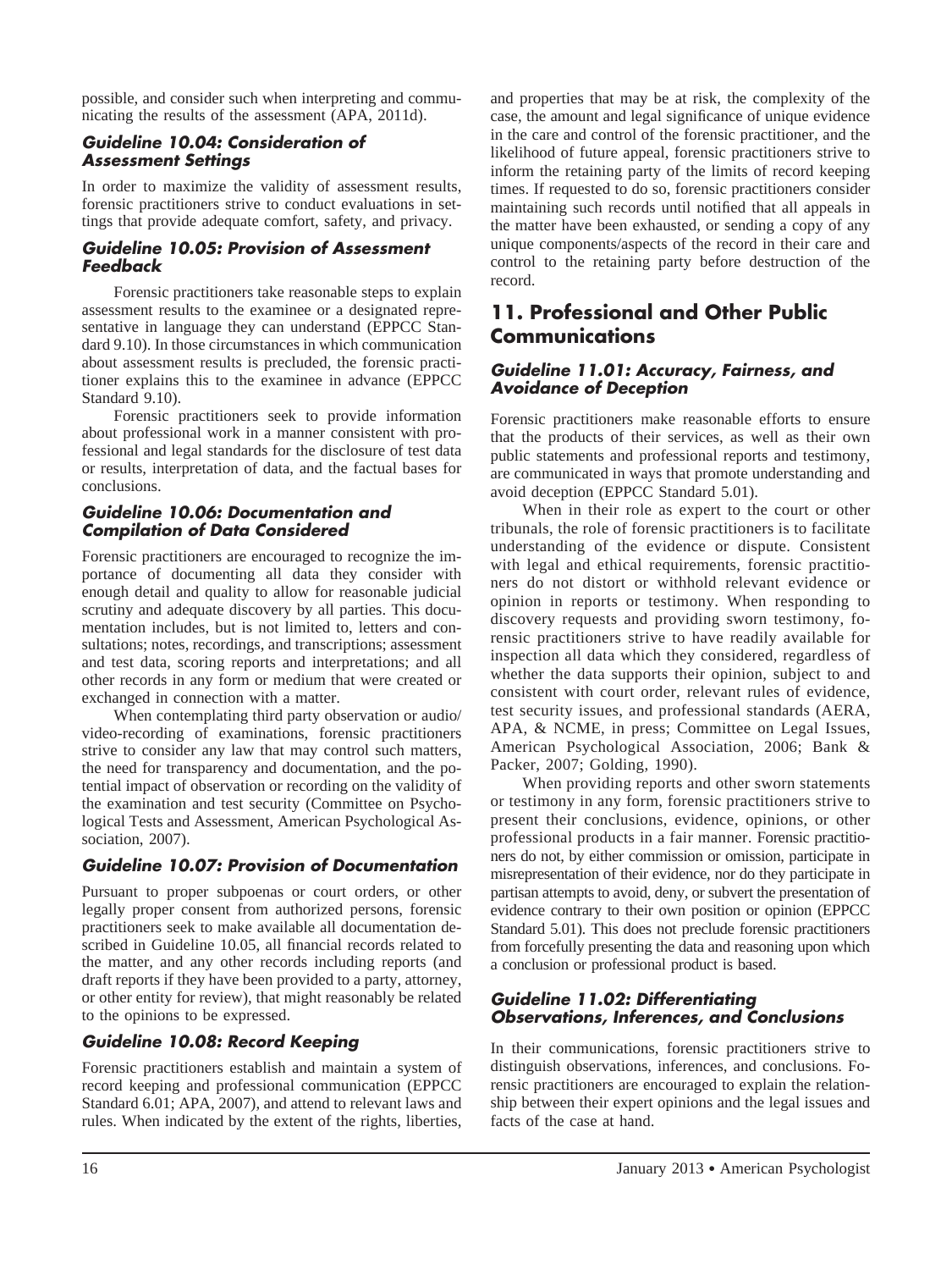#### *Guideline 11.03: Disclosing Sources of Information and Bases of Opinions*

Forensic practitioners are encouraged to disclose all sources of information obtained in the course of their professional services, and to identify the source of each piece of information that was considered and relied upon in formulating a particular conclusion, opinion, or other professional product.

#### *Guideline 11.04: Comprehensive and Accurate Presentation of Opinions in Reports and Testimony*

Consistent with relevant law and rules of evidence, when providing professional reports and other sworn statements or testimony, forensic practitioners strive to offer a complete statement of all relevant opinions that they formed within the scope of their work on the case, the basis and reasoning underlying the opinions, the salient data or other information that was considered in forming the opinions, and an indication of any additional evidence that may be used in support of the opinions to be offered. The specific substance of forensic reports is determined by the type of psycholegal issue at hand as well as relevant laws or rules in the jurisdiction in which the work is completed.

Forensic practitioners are encouraged to limit discussion of background information that does not bear directly upon the legal purpose of the examination or consultation. Forensic practitioners avoid offering information that is irrelevant and that does not provide a substantial basis of support for their opinions, except when required by law (EPPCC Standard 4.04).

#### *Guideline 11.05: Commenting Upon Other Professionals and Participants in Legal Proceedings*

When evaluating or commenting upon the work or qualifications of other professionals involved in legal proceedings, forensic practitioners seek to represent their disagreements in a professional and respectful tone, and base them on a fair examination of the data, theories, standards, and opinions of the other expert or party.

When describing or commenting upon clients, examinees, or other participants in legal proceedings, forensic practitioners strive to do so in a fair and impartial manner.

Forensic practitioners strive to report the representations, opinions, and statements of clients, examinees, or other participants in a fair and impartial manner.

# *Guideline 11.06: Out of Court Statements*

Ordinarily, forensic practitioners seek to avoid making detailed public (out-of-court) statements about legal proceedings in which they have been involved. However, sometimes public statements may serve important goals such as educating the public about the role of forensic practitioners in the legal system, the appropriate practice of forensic psychology, and psychological and legal issues that are relevant to the matter at hand. When making public statements, forensic practitioners refrain from releasing

private, confidential, or privileged information, and attempt to protect persons from harm, misuse, or misrepresentation as a result of their statements (EPPCC Standard 4.05).

#### *Guideline 11.07: Commenting Upon Legal Proceedings*

Forensic practitioners strive to address particular legal proceedings in publications or communications only to the extent that the information relied upon is part of a public record, or when consent for that use has been properly obtained from any party holding any relevant privilege (also see Guideline 8.04).

When offering public statements about specific cases in which they have not been involved, forensic practitioners offer opinions for which there is sufficient information or data and make clear the limitations of their statements and opinions resulting from having had no direct knowledge of or involvement with the case (EPPCC Standard 9.01).

#### **REFERENCES**

- American Bar Association & American Psychological Association. (2008). *Assessment of older adults with diminished capacity: A handbook for psychologists.* Washington, DC: American Bar Association and American Psychological Association.
- American Educational Research Association, American Psychological Association, & National Council on Measurement in Education. (in press). *Standards for educational and psychological testing* (3rd ed.). Washington, DC: Authors.
- American Psychological Association. (2002). Criteria for practice guideline development and evaluation. *American Psychologist, 57,* 1048– 1051. [doi:10.1037/0003-066X.57.12.1048](http://dx.doi.org/10.1037/0003-066X.57.12.1048)
- American Psychological Association. (2003). Guidelines on multicultural education, training, research, practice, and organizational change for psychologists. *American Psychologist, 58,* 377–402. [doi:10.1037/0003-](http://dx.doi.org/10.1037/0003-066X.58.5.377) [066X.58.5.377](http://dx.doi.org/10.1037/0003-066X.58.5.377)
- American Psychological Association. (2004). Guidelines for psychological practice with older adults. *American Psychologist, 59,* 4, 236–260. [doi:10.1037/0003-066X.59.4.236](http://dx.doi.org/10.1037/0003-066X.59.4.236)
- American Psychological Association. (2007). Record keeping guidelines. *American Psychologist, 62,* 993–1004. [doi:10.1037/0003-066X.62.9.993](http://dx.doi.org/10.1037/0003-066X.62.9.993)
- American Psychological Association. (2010a). *Ethical principles of psychologists and code of conduct (2002, Amended June 1, 2010).* Retrieved from http://www.apa.org/ethics/code/index.aspx
- American Psychological Association. (2010b). Guidelines for child custody evaluations in family law proceedings. *American Psychologist, 65,* 863–867. [doi:10.1037/a0021250](http://dx.doi.org/10.1037/a0021250)
- American Psychological Association. (2011a). *Guidelines for psychological evaluations in child protection matters.* Washington, DC: Author. (*American Psychologist,* 2013, *68*, 20–31. [doi:10.1037/a0029891\)](http://dx.doi.org/10.1037/a0029891)
- American Psychological Association. (2011b). *Guidelines for the practice of parenting coordination.* Washington, DC: Author. (*American Psychologist,* 2012, *67,* 63–71. [doi:10.1037/a0024646\)](http://dx.doi.org/10.1037/a0024646)
- American Psychological Association. (2011c). *Guidelines for the evaluation of dementia and age related cognitive change.* Washington, DC: Author. (*American Psychologist,* 2012, *67,* 1–9. [doi:10.1037/a0024643\)](http://dx.doi.org/10.1037/a0024643)
- American Psychological Association. (2011d). *Guidelines for assessment of and intervention with persons with disabilities.* Washington, DC: Author. (*American Psychologist,* 2012, *67,* 43–62. [doi:10.1037/](http://dx.doi.org/10.1037/a0025892) [a0025892\)](http://dx.doi.org/10.1037/a0025892)
- American Psychological Association. (2011e). *Guidelines for psychological practice with lesbian, gay, and bisexual clients.* Washington, DC: Author. (*American Psychologist,* 2012, *67,* 10–42. [doi:10.1037/](http://dx.doi.org/10.1037/a0024659) [a0024659\)](http://dx.doi.org/10.1037/a0024659)
- Bank, S., & Packer, R. (2007). Expert witness testimony: Law, ethics, and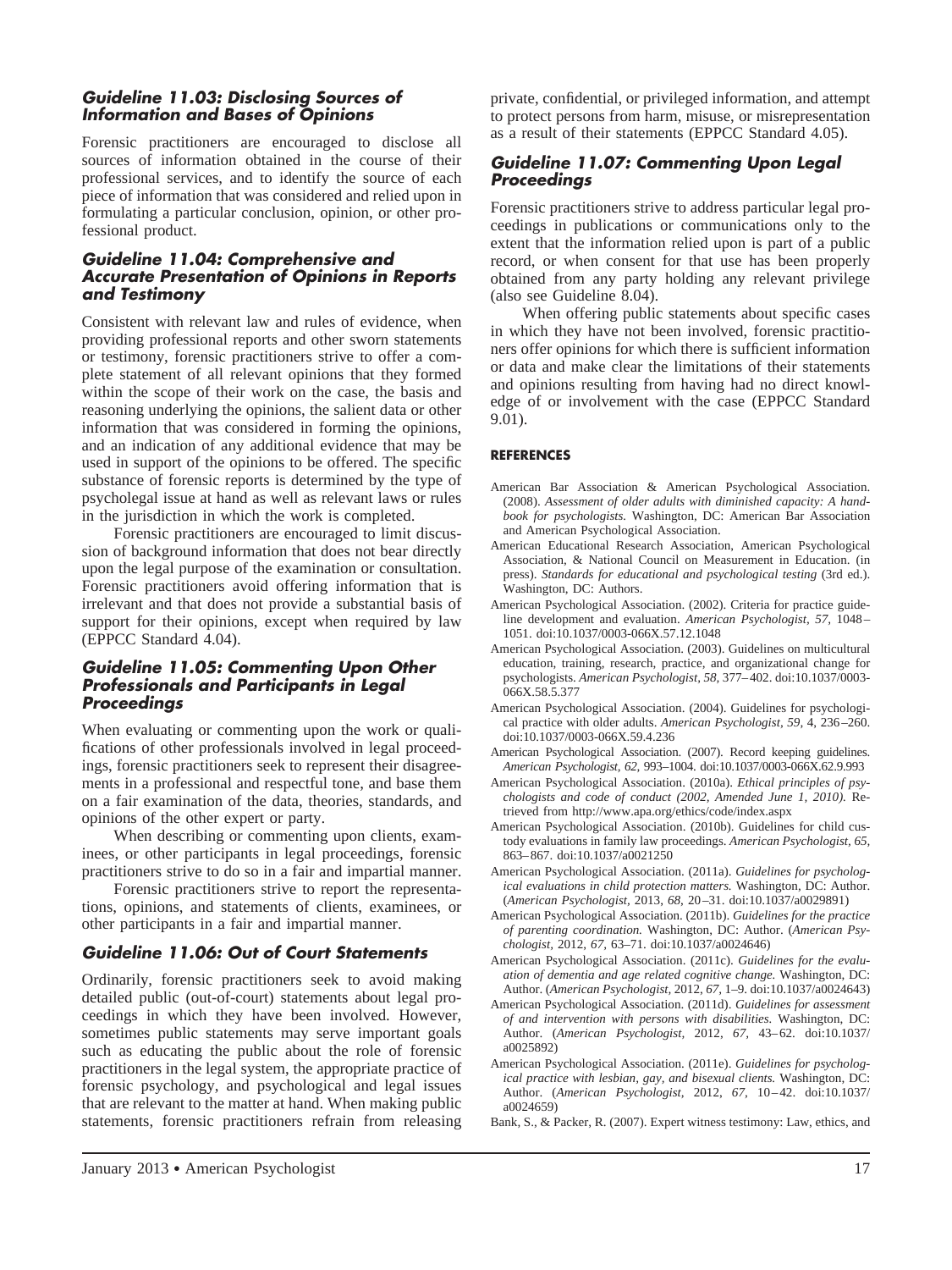practice. In A. M. Goldstein (Ed.), *Forensic psychology: Emerging topics and expanding roles* (pp. 421–445). Hoboken, NJ: Wiley.

- Committee on Ethical Guidelines for Forensic Psychologists. (1991). Specialty guidelines for forensic psychologists. *Law and Human Behavior, 15,* 655–665.
- Committee on Legal Issues, American Psychological Association. (2006). Strategies for private practitioners coping with subpoenas or compelled testimony for client records or test data. *Professional Psychology: Research and Practice, 37,* 215–222. [doi:10.1037/0735-7028.37.2.215](http://dx.doi.org/10.1037/0735-7028.37.2.215)
- Committee on Psychological Tests and Assessment, American Psychological Association. (2007). *Statement on third party observers in psychological testing and assessment: A framework for decision making.* Washington, DC: Author. Retrieved from http://www.apa.org/ science/programs/testing/third-party-observers.pdf
- Golding, S. L. (1990). Mental health professionals and the courts: The ethics of expertise. *International Journal of Law and Psychiatry, 13,* 281–307. [doi:10.1016/0160-2527\(90\)90023-V](http://dx.doi.org/10.1016/0160-2527%2890%2990023-V)
- Grisso, T. (1986). *Evaluating competencies: Forensic assessments and instruments.* New York, NY: Plenum.
- Grisso, T. (2003). *Evaluating competencies: Forensic assessments and instruments* (2nd ed.). New York, NY: Kluwer/Plenum.
- Heilbrun, K., Marczyk, G., DeMatteo, D., & Mack-Allen, J. (2007). A

principles-based approach to forensic mental health assessment: Utility and update. In A. M. Goldstein (Ed.), *Forensic psychology: Emerging topics and expanding roles* (pp. 45–72). Hoboken, NJ: Wiley.

- Melton, G., Petrila, J., Poythress, N., & Slobogin, C. (1987). *Psychological evaluations for the courts: A handbook for mental health professionals and lawyers.* New York, NY: Guilford Press.
- Melton, G., Petrila, J., Poythress, N., & Slobogin, C. (1997). *Psychological evaluations for the courts: A handbook for mental health professionals and lawyers* (2nd ed.). New York, NY: Guilford Press.
- Melton, G., Petrila, J., Poythress, N., & Slobogin, C. (2007). *Psychological evaluations for the courts: A handbook for mental health professionals and lawyers* (3rd ed.). New York, NY: Guilford Press.
- Monahan, J. (Ed.). (1980). *Who is the client? The ethics of psychological intervention in the criminal justice system.* Washington, DC: American Psychological Association. [doi:10.1037/10051-000](http://dx.doi.org/10.1037/10051-000)
- Rogers, R. (Ed.). (1988). *Clinical assessment of malingering and deception.* New York, NY: Guilford Press.
- Rogers, R. (Ed.). (1997). *Clinical assessment of malingering and deception* (2nd ed.).*.* New York, NY: Guilford Press.
- Rogers, R. (Ed.). (2008). *Clinical assessment of malingering and deception* (3rd ed.). New York, NY: Guilford Press.

# **Appendix A Revision Process of the Guidelines**

This revision of the Guidelines was coordinated by the Committee for the Revision of the Specialty Guidelines for Forensic Psychology ("the Revisions Committee"), which was established by the American Academy of Forensic Psychology and the American Psychology–Law Society (Division 41 of the American Psychological Association [APA]) in 2002 and which operated through 2011. This committee consisted of two representatives from each organization (Solomon Fulero, PhD, JD; Stephen Golding, PhD, ABPP; Lisa Piechowski, PhD, ABPP; Christina Studebaker, PhD), a chairperson (Randy Otto, PhD, ABPP), and a liaison from Division 42 (Psychologists in Independent Practice) of APA (Jeffrey Younggren, PhD, ABPP).

This document was revised in accordance with APA Rule 30.08 and the APA policy document "Criteria for Practice Guideline Development and Evaluation" (APA, 2002). The Revisions Committee posted announcements regarding the revision process to relevant electronic discussion lists and professional publications (i.e., the Psylaw-L e-mail listserv of the American Psychology–Law Society, the American Academy of Forensic Psychology listserv, the American Psychology–Law Society Newsletter). In addition, an electronic discussion list devoted solely to issues concerning revision of the Guidelines was operated between December 2002 and July 2007, followed by establishment of an e-mail address in February 2008 (sgfp@yahoo.com). Individuals were invited to provide input and commentary on the existing Guidelines and proposed revisions via these means. In addition, two public meetings were held throughout the revision process at biennial meetings of the American Psychology–Law Society.

Upon development of a draft that the Revisions Committee deemed suitable, the revised Guidelines were submitted for review to the Executive Committee of the American Psychology–Law Society (Division 41 of APA) and the American Board of Forensic Psychology. Once the revised Guidelines were approved by these two organizations, they were submitted to APA for review, commentary, and acceptance, consistent with APA's "Criteria for Practice Guideline Development and Evaluation" (APA, 2002) and APA Rule 30-8. They were subsequently revised by the Revisions Committee and were adopted by the APA Council of Representatives on August 3, 2011.

(*Appendices continue*)